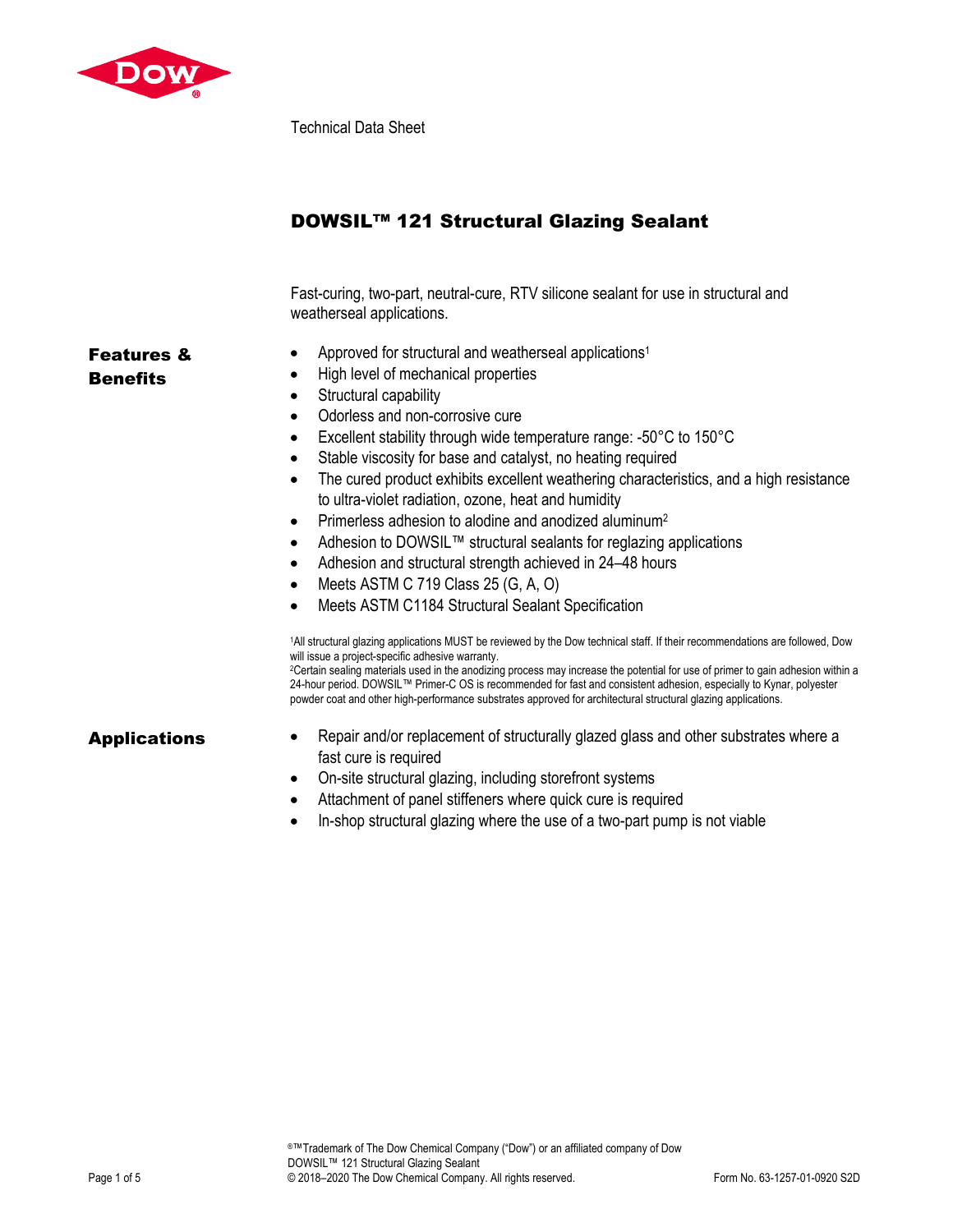# Typical Properties

Specification Writers: These values are not intended for use in preparing specifications.

| Test <sup>1</sup> | Property <sup>2</sup>                                   | Unit        | <b>Result</b>   |
|-------------------|---------------------------------------------------------|-------------|-----------------|
|                   | As Supplied - As Tested at 23°C (75°F) and 50% RH       |             |                 |
|                   | Color                                                   |             |                 |
|                   | Base                                                    |             | Black/dark gray |
|                   | Catalyst                                                |             | White           |
|                   | <b>Physical Form</b>                                    |             | Paste           |
| ASTM D1475        | <b>Specific Density</b>                                 |             |                 |
|                   | Base                                                    | kg/l        | 1.35            |
|                   | Catalyst                                                | kg/l        | 1.24            |
|                   | As Catalyzed - Mixed at 1:1 Base to Catalyst by Volume  |             |                 |
|                   | <b>Working Time</b>                                     | minutes     | $15 - 45$       |
|                   | Unit Handling Time at 23°C (75°F), Minimum <sup>3</sup> | hours       | min 244         |
|                   | VOC Content, Mixed <sup>4</sup>                         | g/L         | < 25            |
| ASTM D2202        | Flow/Sag (Slump)                                        | inches (mm) | < 0.2 (< 5)     |
|                   | Cured - After 1 Day at 75°F (23°C) and 50% RH           |             |                 |
| ASTM C661         | Durometer, Type A                                       | points      | 30              |
| ASTM D412         | Tensile Strength                                        | psi (MPa)   | 300(2.1)        |
| ASTM C1135        | Tensile Strength at 25%                                 | psi (MPa)   | 26 (0.18)       |
| ASTM C1135        | Tensile Strength, Ultimate                              | psi (MPa)   | 74 (0.62)       |
| ASTM C1135        | Elongation, Ultimate                                    | %           | 300             |
|                   | Cured - After 7 Days at 75°F (23°C) and 50% RH          |             |                 |
| ASTM C661         | Durometer, Type A                                       | points      | $30 - 40$       |
| ASTM D412         | Tensile Strength                                        | psi (MPa)   | 300(2.1)        |
| ASTM C1135        | Tensile Strength at 25%                                 | psi (MPa)   | 40 (0.28)       |
| ASTM C1135        | Tensile Strength, Ultimate                              | psi (MPa)   | 135 (0.93)      |
| ASTM C1135        | Elongation, Ultimate                                    | $\%$        | 325             |
| ASTM C 719        | Movement Capability                                     | $\%$        | ±25             |

1. ASTM: American Society for Testing and Materials.

2. All testing was conducted using an 18-element, ½ inch (1.3 cm) diameter static mixer and a pneumatic two-part gun operating at 87 psi (6 bar).

3. Adhesion must be confirmed prior to removing temporary attachments or shipping to the job site. In general terms, glazed units can be moved or temporary attachments removed within 24 hrs depending on the temperature and relative humidity (RH). DOWSIL™ 121 Structural Glazing Sealant can achieve the necessary strength and adhesion properties in 24 hours when applied and cured at 23°C and 50% RH. Check adhesion before moving units.

4. Based on South Coast Air Quality Management District of California. Maximum VOC is listed both inclusive and exclusive of water and exempt compounds.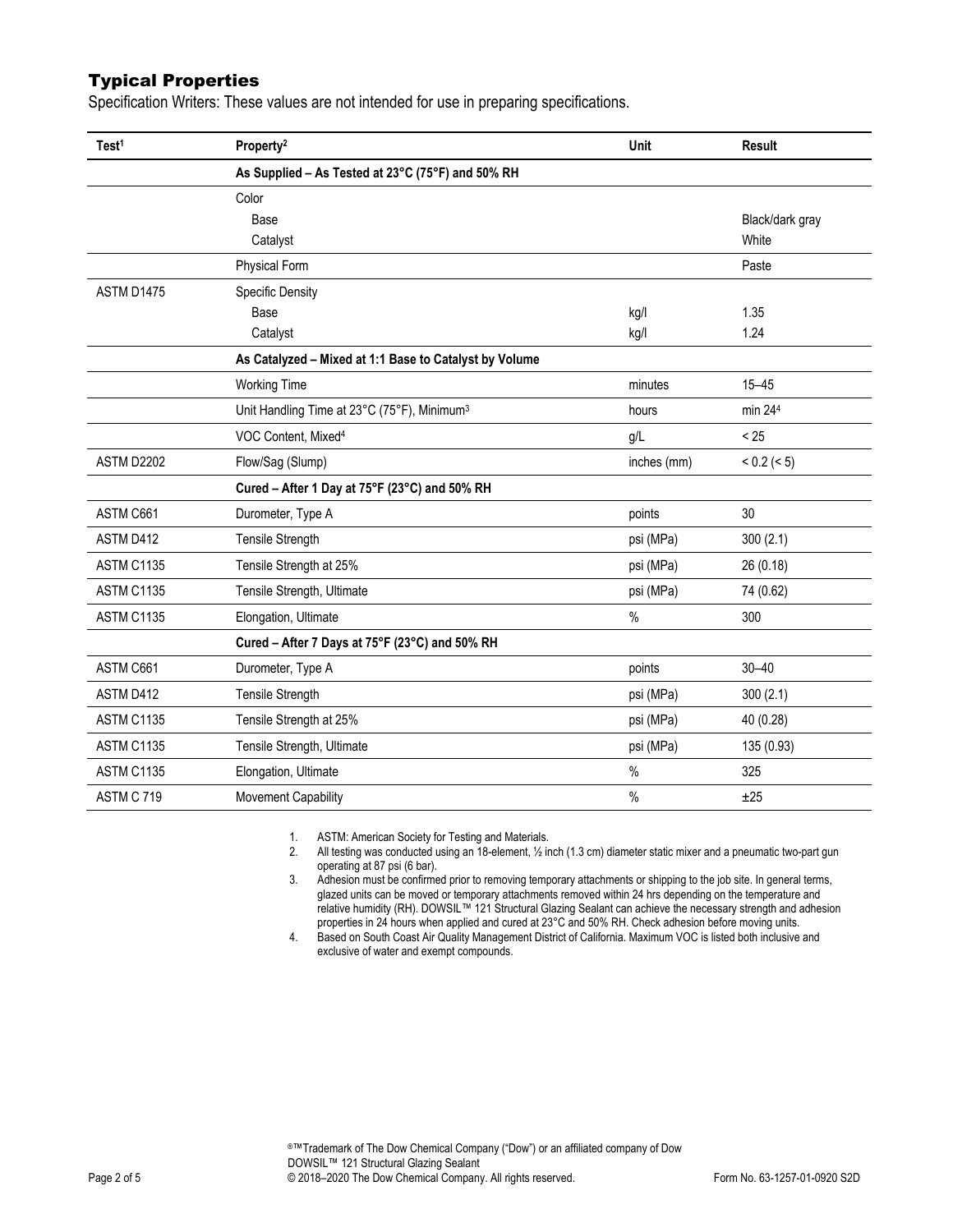**Description** DOWSIL<sup>™</sup> 121 Structural Glazing Sealant is a two-part silicone formulation designed specifically for use in structural glazing applications in field and factory applications. The material is supplied in a two-part cartridge in which the catalyst is a smooth, white paste and the base is tinted either black or gray. Once catalyzed, the material cures into a mediummodulus, flexible silicone rubber that is flexible for use in structural and weatherseal applications. It can be used in deep, narrow joints to obtain a complete cure.

> DOWSIL<sup>™</sup> 121 Structural Glazing Sealant cures in deep section within 24 hours and generally achieves full adhesion within 48 hours. However, full cure time depends on joint design, substrate type, temperature and humidity.

How to Use Complete design and installation guidelines are contained in the Americas Technical Manual, European Silicone Structural Glazing Manual, DOWSIL™ 121 Structural Glazing Sealant Installation Guide, and the DOWSIL™ 121 Structural Glazing European Application Guide. They must be followed for warrantable applications when using this product.



**Issued to: Dow Silicones Corporation** Product: DOWSIL™ 121 Structural Glazing Sealant

**C719:** Pass  $\mathcal{V}$  Ext:+25% Comp:-25%

Substrate: Unprimed Glass, Unprimed Anodized Aluminum, Anodized Aluminum [Aluminum primed with DOWSIL™ 1200 OS Primer and Kynar primed with DOWSIL™ Primer-C OS1

Validation Date: 6/04/20 - 6/03/25

No. 121-2020625



#### **Preparation**

Clean all joints and glazing pockets, removing all foreign matter and contaminants such as grease, oil, dust, water, frost, surface dirt, old sealants or glazing compounds and protective coatings.

copyright @ 2020

In reglazing applications where the structural sealant is performing per specification, a thin (less than 1/16 inch) layer of the existing DOWSIL™ sealant should remain on the substrate. DOWSIL<sup>™</sup> 121 Structural Glazing Sealant will achieve primerless adhesion to the cured sealant.

### **Application**

Install backup material or joint filler, setting blocks, spacer shims, and tape. Mask areas adjacent to joints to ensure clean sealant lines.

DOWSIL™ 121 Structural Glazing Sealant curing agent and base must be thoroughly mixed using an airless mixing system. DOWSIL™ 121 Structural Glazing Sealant is compatible with most existing pneumatic dispensing tools that accommodate 2 x 200 ml cartridges.

The air pressure used to dispense the material should be limited to 90 psi (6 bar) to ensure a good mix and to prevent damage to the sealant cartridge.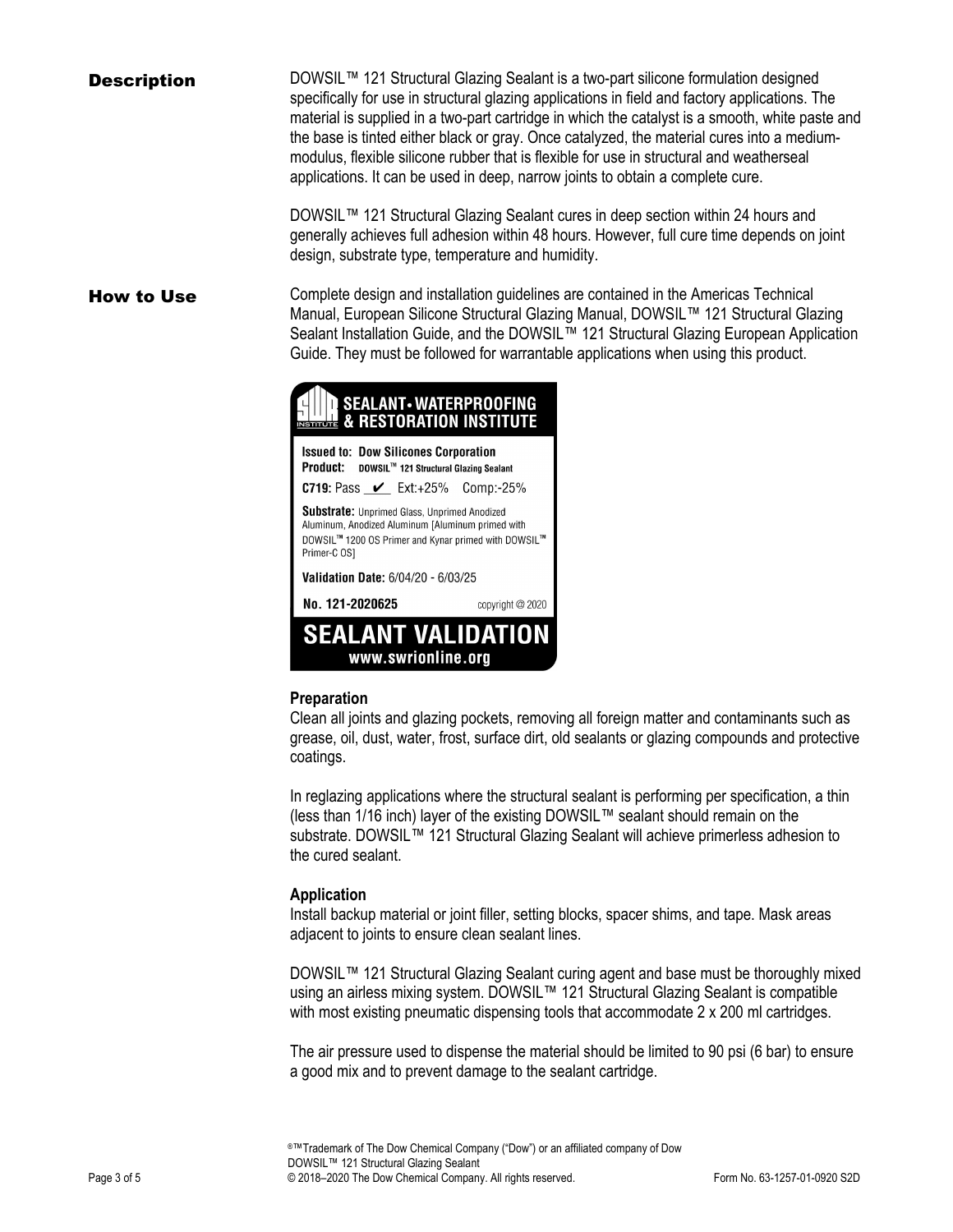| How to Use (Cont.)                                              | <b>Application (Cont.)</b><br>Remove the attached plug of the cartridge by following the instructions in the Installation<br>Guide; do NOT cut it off. Insert the cartridge into the pneumatic and/or battery dispensing<br>tool and run material out of the cartridge to ensure that both base and catalyst are being<br>extruded. Then, attach a new static mixer to the cartridge, and the material is ready for use.<br>Eighteen-element static mixers are included in the packaging and are required to mix the                                                     |
|-----------------------------------------------------------------|--------------------------------------------------------------------------------------------------------------------------------------------------------------------------------------------------------------------------------------------------------------------------------------------------------------------------------------------------------------------------------------------------------------------------------------------------------------------------------------------------------------------------------------------------------------------------|
|                                                                 | material. A new static mixer must be used for each cartridge to ensure proper mixing of the<br>material. Neither hand-mixing nor mechanical mixing is satisfactory due to the incorporation<br>of air, resulting in altered physical properties.                                                                                                                                                                                                                                                                                                                         |
| <b>Handling</b><br><b>Precautions</b>                           | PRODUCT SAFETY INFORMATION REQUIRED FOR SAFE USE IS NOT INCLUDED IN<br>THIS DOCUMENT. BEFORE HANDLING, READ PRODUCT AND SAFETY DATA SHEETS<br>AND CONTAINER LABELS FOR SAFE USE, PHYSICAL AND HEALTH HAZARD<br>INFORMATION. THE SAFETY DATA SHEET IS AVAILABLE ON THE DOW WEBSITE AT<br>DOW.COM, OR FROM YOUR DOW SALES APPLICATION ENGINEER, OR<br>DISTRIBUTOR, OR BY CALLING DOW CUSTOMER SERVICE.                                                                                                                                                                     |
| <b>Usable Life and</b><br><b>Storage</b>                        | When stored in original, unopened containers in a dry location below 30°C (86°F),<br>DOWSIL™ 121 Structural Glazing Sealant has a shelf life of 12 months from date of<br>manufacture. Refer to product packaging for "Use By" date.                                                                                                                                                                                                                                                                                                                                     |
| <b>Packaging</b><br><b>Information</b>                          | DOWSIL™ 121 Structural Glazing Sealant is available in kits of 400 ml net fill (2 x 200<br>ml)/13.5 fl. oz. net fill $(2 \times 6.8$ fl. oz.) cartridges.                                                                                                                                                                                                                                                                                                                                                                                                                |
| <b>Limitations</b>                                              | DOWSIL™ 121 Structural Glazing Sealant should not be applied:                                                                                                                                                                                                                                                                                                                                                                                                                                                                                                            |
|                                                                 | To building materials that bleed oils, plasticizers or solvents - materials such as<br>$\bullet$<br>impregnated wood, oil-based caulks, green or partially vulcanized rubber gaskets, and<br>tapes<br>On surfaces that will require painting or staining<br>Once the air temperature falls below 0°F (-18°C)<br>$\bullet$<br>On frost-laden or wet surfaces<br>$\bullet$<br>In areas where abrasion and physical abuse are encountered<br>$\bullet$<br>In below-grade or continuous water immersion applications<br>To surfaces that will be in direct contact with food |
|                                                                 | This product is neither tested nor represented as suitable for medical or pharmaceutical<br>uses.                                                                                                                                                                                                                                                                                                                                                                                                                                                                        |
| <b>Health and</b><br><b>Environmental</b><br><b>Information</b> | To support customers in their product safety needs, Dow has an extensive Product<br>Stewardship organization and a team of product safety and regulatory compliance<br>specialists available in each area.                                                                                                                                                                                                                                                                                                                                                               |
|                                                                 | For further information, please see our website, dow.com or consult your local Dow<br>representative.                                                                                                                                                                                                                                                                                                                                                                                                                                                                    |